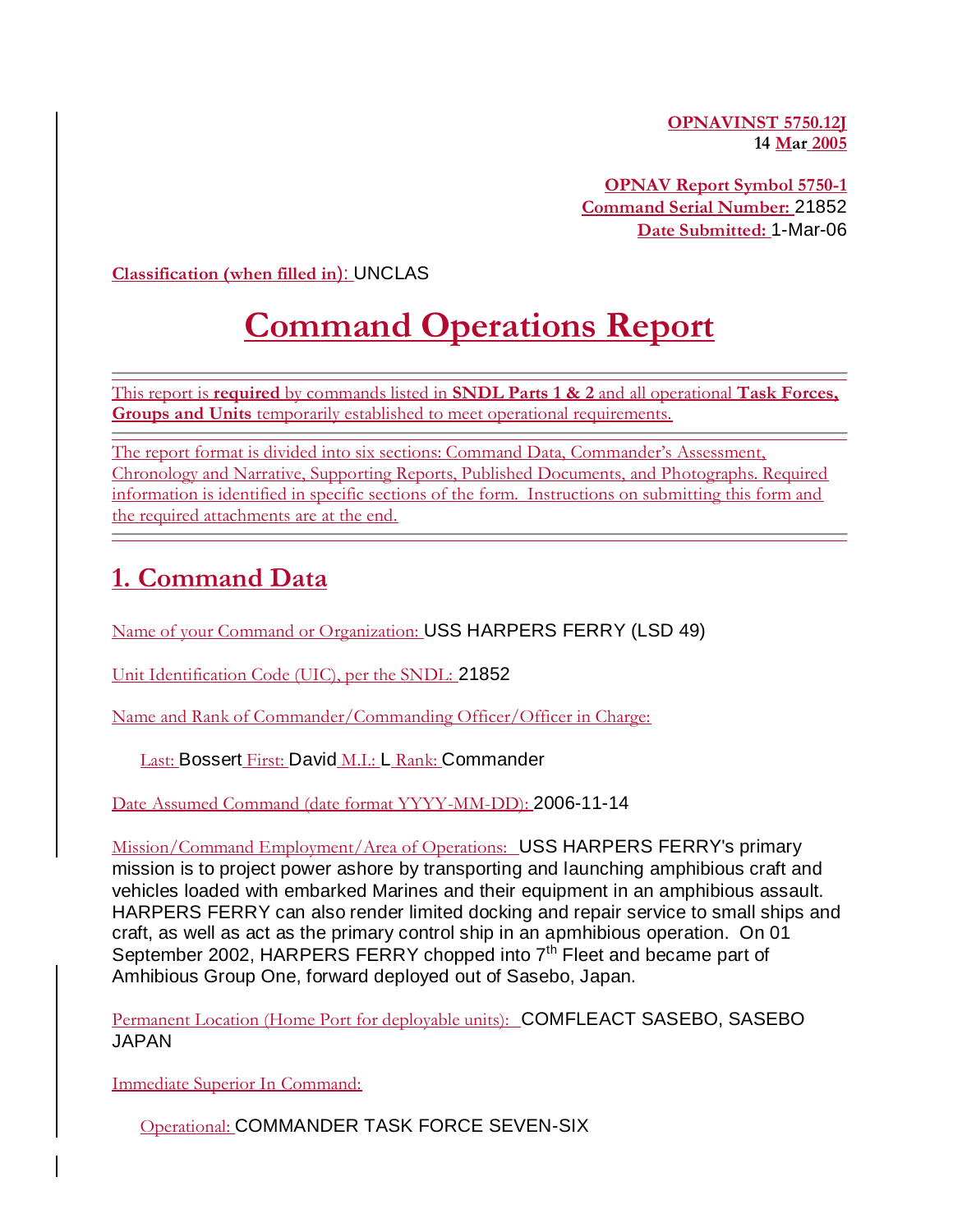### Administrative: COMMANDER, AMPHIBIOUS FORCE SEVENTH FLEET

Identify your assigned Task Force/Group/Unit name(s) and mission(s). Include OPLAN(s) and or named operations you participated in during Task Force assignment (if applicable): CTF 76, CTG 76.4. PARTICIPATED IN OPERATION IRAQI FREEDOM.

Name(s) of Forces, Commands, Ships, Squadrons or Units assigned or under your operational control (if applicable): NONE

Type and number of Aircraft Assigned and Tail Codes, if applicable: NONE

Commands, Detachments or Units deployed on board or stationed aboard as tenant activities (as applicable): NONE

Number of Personnel Assigned:

Officers: 34 Enlisted: 310 Civilian: 0

Command Point of Contact (required entry, complete in full):

Name (Rank, First Name, Middle Initial, Last Name): LTJG Job Title/Office Code: ADMIN OFFICER E-mail (both classified and unclassified, if available): Phone number(s): DSN Command Mailing Address: USS HARPERS FERRY, FPO AP 96665-1737

# **2. Commander's Assessment**

The Commander's Assessment briefly tells the story of the command's role in national defense and should highlight any general and specific lessons-learned. It should contain the commander's commentary, insights and reflections on the unit's activities. Attention should be directed to significant issues impacting training, operations and mission accomplishment during the reporting period. Descriptions of circumstances and sequence of events leading to major command decisions and results of those decisions are particularly desired. Also desired are accounts of specific contributions of individuals in the command to mission accomplishment. For units engaged in or directly supporting combat, significant wartime or peacetime operations (named operations, noncombat evacuation operations, disaster relief or other humanitarian operations, etc.) or major exercises, particular attention should be given to the commander's estimate of the situation, records of discussions and decisions, descriptions of circumstances and sequence of events leading to operational decisions and results of those decisions. For a unit returning from deployment or participating in a single operation this can normally be a single assessment. For higher-echelon commands or units engaging in multiple operations, a separate assessment for each operation in addition to an overall assessment may be appropriate.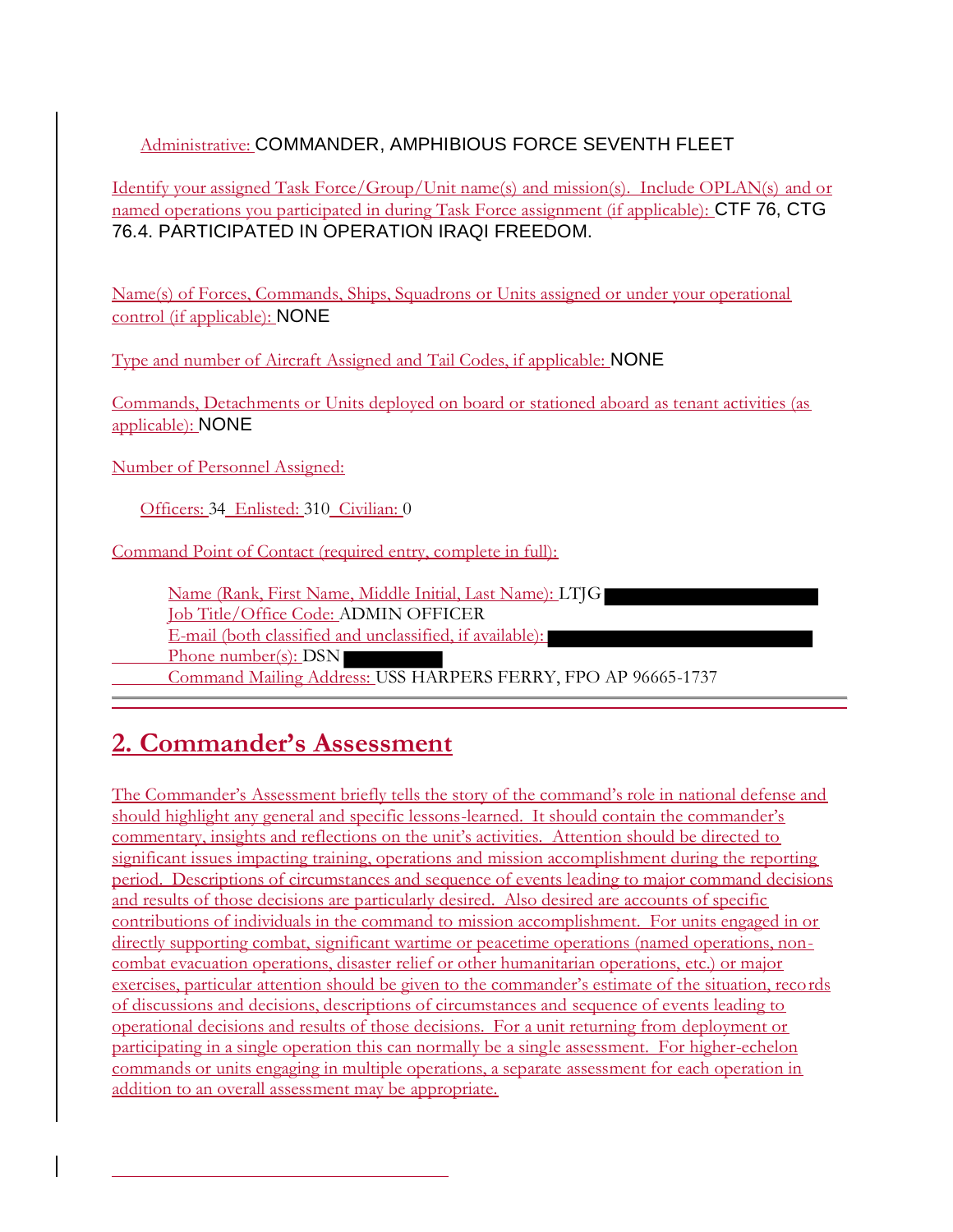The USS HARPERS FERRY, forward deployed Sasebo, Japan, played a major role in defending the interest of the United States in 2006. The ship also played a large part in maintaining and improving relations with other countries. The USS HARPERS FERRY's arduous schedule includes such operations as BALIKATAN, FOAL EAGLE, COBRA GOLD, TALON VISON (PHIBLEX), and TRANSPORTEX. In these operations the ship worked with Navy and Marine Corps units from all over the Pacific, including Japanese, Korean, and Philipene. That's not to mention the much needed Humanitarian Relief that USS HARPERS FERRY and her embarked Marine Units provided during Operation Leyte Gulf.

The USS HARPERS FERRY was one of the first ships to be assessed in the new Unit Level Training Assessment (ULTRA), and despite our busy schedule and over 200 days underway this year, we certified in all areas. USS HARPERS FERRY also passed the five year assessment of the Board of Inspection and Survey (INSURV).

The USS HARPERS FERRY worked hand in hand-in-hand with our Marine Counterparts on numerous operations, including the first amphibious landing on Inchon, S. Korea in fifty years. We spent countless hours rehearsing and executing amphibiouse operations, ensureing that the United States Amphibiouse Forces are ready to respond where ever and whenever needed.

### **3. Chronology and Narrative**

Chronology should include dates of movements; local operations and training; exercises and operations (define acronyms and purpose of exercise or operation); installation of new weapons systems or changes; major physical changes to facilities, ship or aircraft; Class A or B mishaps; port visits; unit awards received; reserve augmentation; and other significant operational or administrative

#### events.

| <b>EXERCISE BALIKATAN</b>            | 19 Feb    |
|--------------------------------------|-----------|
| <b>EXERCISE FOAL EAGLE</b>           | 25 Mar    |
| Enroute Okinawa                      | $1 - 2N$  |
| <b>Onload White Beach</b>            | $3 - 5N$  |
| <b>TSTA III/FEP</b>                  | $05 - 12$ |
| Enroute Sattahip, Thailand           | $6 - 11$  |
| Arrival IVO Gulf of Thailand         | $12 - 13$ |
| Offload IVO Pattaya Beach - Anchored | 15 May    |
| <b>EXERCISE COBRA GOLD</b>           | $14 - 26$ |
| Ex IVO Thailand                      | $14 - 26$ |
| <b>PVST Sattahip</b>                 | $24 - 27$ |
| Enroute Okinawa                      | 31 May    |
| <b>Offload White Beach</b>           | $07 - 08$ |
| <b>Enroute Sasebo</b>                | $08 - 10$ |
| <b>EOC TSTA</b>                      | $09 - 1'$ |
| Anchored Sasebo                      | 12 Jun    |
| <b>EOC</b>                           | 13 Jun    |
| <b>CMAV</b>                          | 14 Jun    |
| Inport Sasebo                        | 14 Jun    |
| <b>PRT</b>                           | $19 - 23$ |

 $9$  Feb – 6 Mar  $25$  Mar – 2 Apr  $-2$  May  $3 - 5$  May 05 – 12 May  $5 - 11$  May  $12 - 13$  May 15 May  $4 - 26$  May  $4 - 26$  May 24 – 27 May 81 May – 07 Jun 07 – 08 Jun  $R = 10$  Jun 09 – 11 Jun  $4$  Jun – 05 Jul  $4$  Jun – 5 Jul  $9 - 23$  Jun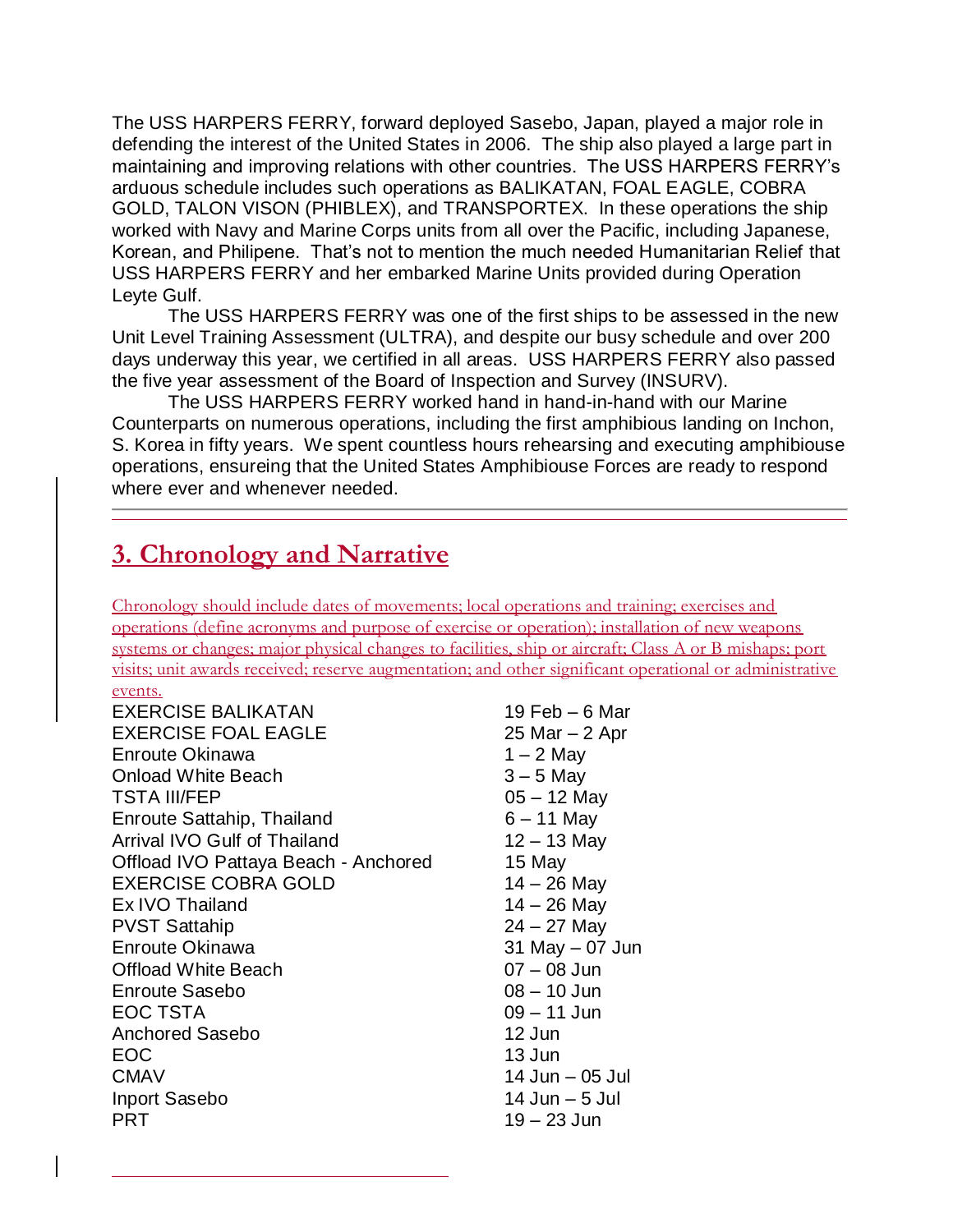Cargo Weapons Elevator OMT 26 – 30 Jun Enroute Yokosuka 06 – 07 Jul TRAV Yoko 08 – 23 Jul LTT-L 17 – 21 Jul SESEF Range 24 Jul Enroute Sasebo 24 – 26 Jul Inport Sasebo 24 Jul – 22 Sep CMAV 24 Jul – 30 Aug SOT-III Elevator Testing 27 Jul – 20 Aug Peninsula Intel Estimate Brief 31 Jul ESX Change of Command 01 Aug **USS ESSEX** Initial Planning Conference (Fall Patrol) 01 Aug CPR-11 Change of Command 02 Aug **□ USS ESSEX** OFFICER & ENLISTED DETAILER VISIT 01 – 04 Aug R2P2 Planning Conference 07 – 11 Aug ISIC Pre-INSURV 04 – 08 Sep ENR Okinawa 23 – 24 Sep ONLOAD Okinawa 25 – 27 Sep Blue-Green Workups 28 Sep – 06 Oct SOCCEX (IVO OKI) 07 – 11 Oct ENR SBMA 12 – 15 Oct OFFLOAD SBMA 16 – 18 Oct PHIBLEX 16 Oct – 01 Nov BACKLOAD SBMA 02 – 04 Nov ENR Okinawa 11 – 12 Nov Change of Command (HFY) 14 Nov OFFLOAD White Beach 13 – 15 Nov Change of Command (CPG-1) 15 Nov ENR Sasebo 16 – 17 Nov INPT Sasebo 17 – 30 Nov CMAV Sasebo 20 – 30 Nov INPT Sasebo 01 – 31 Dec INSURV 11 – 15 Dec CMAV Sasebo 01 – 31 Dec HOLIDAY LEAVE/UPKEEP 14 – 31 Dec Diesel DOC Baselines 6 (08 – 18 Jan Diesel DOC Underway 12 – 18 Jan ULTRA-S DEMO 12 – 18 Jan Health and Recreation Assessment 09 – 10 Jan LTT-L 16 – 19 Jan ULTRA-S 22 – 24 Jan AST 25 – 30 Jan Inport SAS (MAINT/UPKEEP) 25 Jan – 28 Feb CMAV – Inport SAS 01 – 26 Feb SAR LTT  $07 - 09$  Feb HFY Transit to Yokosuka 27 Feb – 02 Mar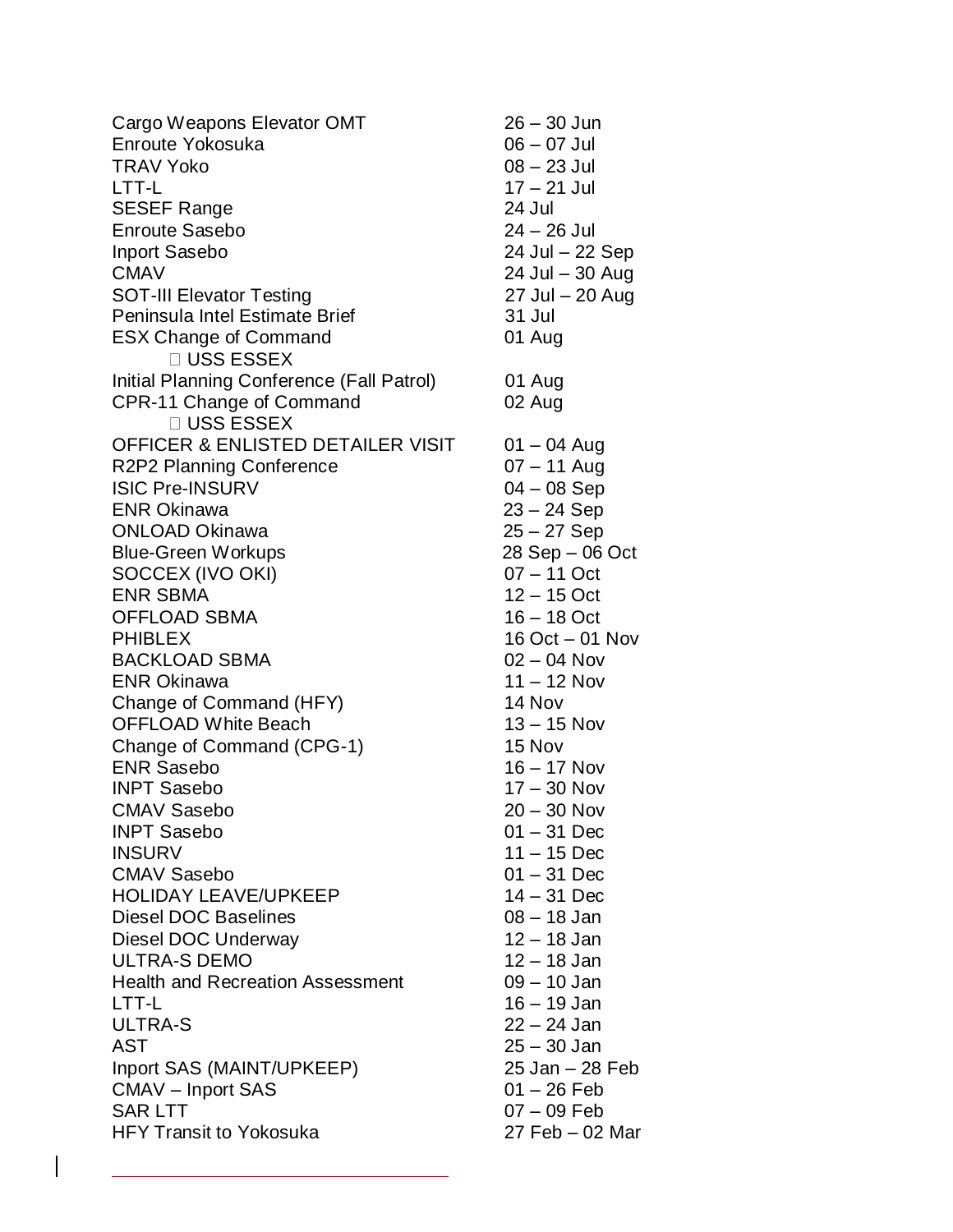| - Ammo Onload                                                                      | 27 Feb            |
|------------------------------------------------------------------------------------|-------------------|
| TRANSPORTEX/IWO JIMA Comm                                                          | $02 - 23$ Mar     |
| <b>INPORT Yokosuka</b>                                                             | $02 - 05$ Mar     |
| <b>HFY Transit to Numazu Beach</b>                                                 | $05 - 06$ Mar     |
| <b>TRANSPORTEX IVO Numazu Beach</b>                                                | $06 - 07$ Mar     |
| <b>HFY Transit to OKI</b>                                                          | $08 - 10$ Mar     |
| <b>ONLOAD</b>                                                                      | $10 - 11$ Mar     |
| <b>HFY Transit to IWO JIMA</b>                                                     | $11 - 13$ Mar     |
| - Equipment pre-stage ashore                                                       | 13 Jan            |
| 62nd IWO JIMA Commemoration                                                        | $14 - 16$ Mar     |
| <b>HFY Transit to OKI</b>                                                          | $17 - 19$ Mar     |
| <b>OFFLOAD</b>                                                                     | $19 - 21$ Mar     |
| <b>HFY Transit to SAS</b>                                                          | $22 - 23$ Mar     |
| <b>TIGER CRUISE</b>                                                                | $21 - 23$ Mar     |
| <b>CMAV</b> – Inport SAS                                                           | 23 Mar $-$ 15 May |
| The short parative should amplify chronology entries (such as objectives and resul |                   |

chronology entries (such as objectives and results of exercises/ operations; commander's evaluation of exercises/operations, etc). Entries may refer to an enclosure of this report without additional description if the enclosure sufficiently reports the incident/event. For all other entries, give the date or period in YYYY-MM-DD format and provide a brief narrative. All significant events during the reporting period are to be included.

SEE ATTACHMENT LABELED "HFY 2006 Narrative"

### **4. Supporting Reports**

Supporting Reports are those reports required by other instructions that provide significant data about the command during the calendar year. These reports may be submitted "as is," eliminating the need to duplicate information for this report that is already contained in reports prepared in response to other instructions and requirements. Examples include battle efficiency, safety and other award submissions, major staff or command studies, and end of cruise reports or briefs. For units engaged in or directly supporting combat, significant wartime or peacetime operations (named operations, non-combat evacuation operations, disaster relief or other humanitarian operations, etc.) or major exercises, enclosures may include, but are not limited to:

a. Situation Reports

- b. Intentions Messages
- c. Operational Reports
- d. Operations Orders/Deployment Orders
- e. Operational Plans
- f. Personal For Messages
- g. After Action Reports
- h. Significant Electronic Message Traffic (outgoing/e-mail/chat)
- i. Battle Damage Assessments
- j. Casualty Reports
- k. End-of-Cruse/Deployment Reports
- l. Intelligence Summaries
- m. Major Exercise Reports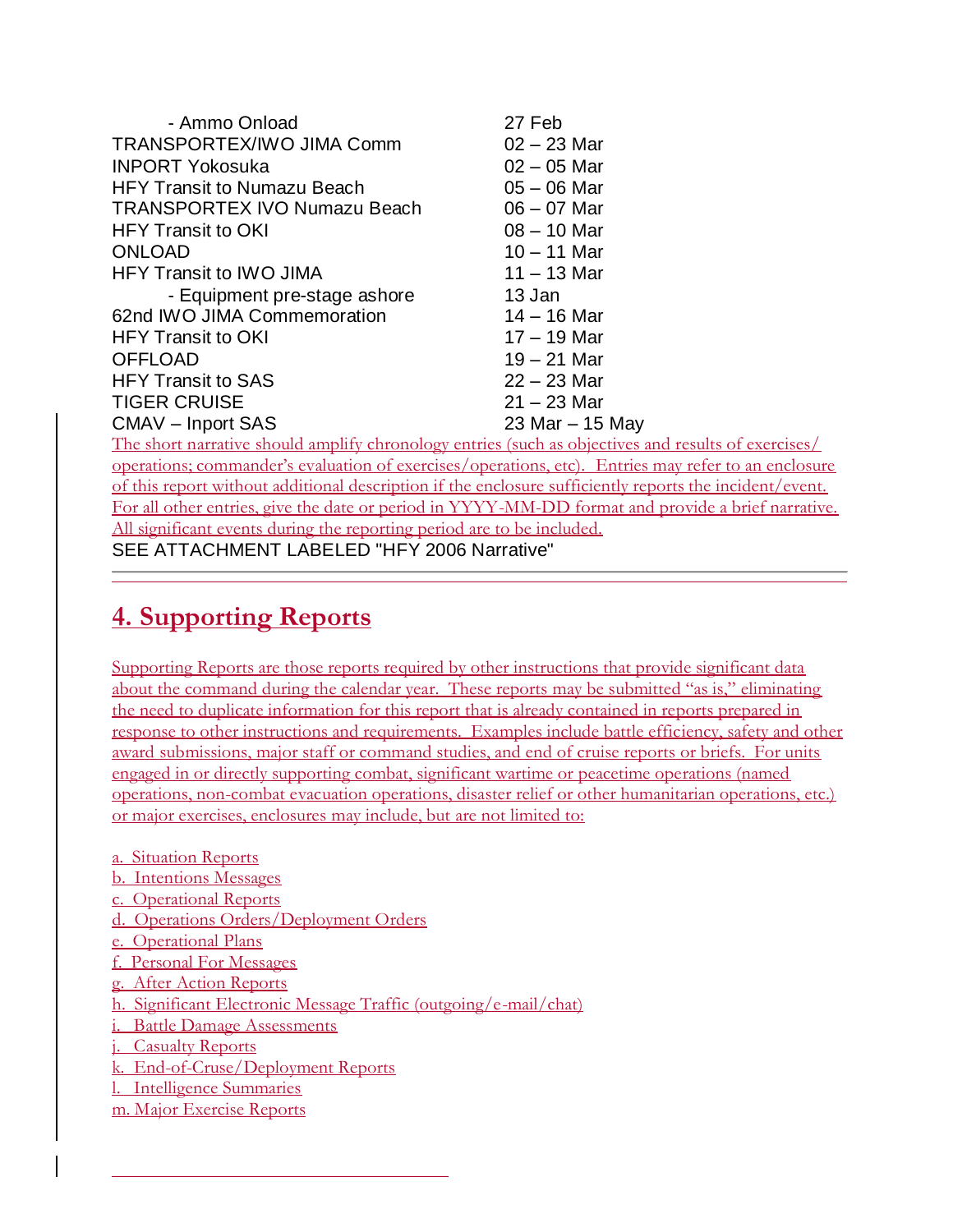List below the items submitted, indicating the classification of each. Electronic reports should be in a Microsoft Office format (Word, Excel, Power Point, or Access), HTML, PDF, JPG, GIF, or plain text. It is unnecessary to convert non-electronic documents to electronic format. Submit electronic reports via e-mail or on CD-ROM as explained at the end of this form. Enclosures that do not exist in electronic format should be listed below and submitted in hardcopy in the same manner as a CD-ROM.

SEE ATTACHMENT: HARPERS FERRY BATTLE E NOMINATION

# **5. Published Documents**

List below the published documents being submitted in either electronic or paper format, indicating the classification of each item. Documents to be submitted include cruise books, change of command programs, commissioning/decommissioning brochures, establishment/disestablishment/deactivation brochures, copy of command's web site, news releases, biography of commander, welcome aboard brochures, newspaper articles, command studies, statistical data, etc.

Electronic documents should be in a Microsoft Office format (Word, Excel, Power Point, or Access), HTML, PDF, JPG, GIF or plain text. Documents in electronic format are to be submitted via e -mail or on CD-ROM as explained at the end of this form. It is unnecessary to convert non-electronic documents to electronic format. List any enclosures that are not electronic and submit in hardcopy in the same manner as a CD-ROM.

SEE ATTACHMENTS LABELED "HFY 2006 Stories" and "HFY COC PROGRAM"

# **6. Photographs**

List below official photographs and any other command-generated media being submitted in either electronic or paper format. Photographs to be submitted include: official photo of commanding officer; recent photo of ship, aircraft, or facility; and photos of historic events associated with the command. Photographs submitted electronically should be in JPG, TIFF or GIF format. It is unnecessary to convert non-electronic documents to electronic format. Photographs in electronic format are to be submitted via e-mail or on CD-ROM as explained below. Enclosures that do not exist in electronic format should be listed below and submitted in the same manner as the CD-ROM. Also include any photographs covering operational strikes, battle damage (especially that sustained by own ship, aircraft, facilities or equipment), or other relevant photos relating to combat or deployment operations.

**SEE ATTACHMENT LABLED "HFY 2006 Stories"**

### **Submit this Command Operations Report as follows:**

Via e-mail, to one of the three e-mail addresses:

All air/aviation commands: aviationhistory@navy.mil All ships: shiphistory@navy.mil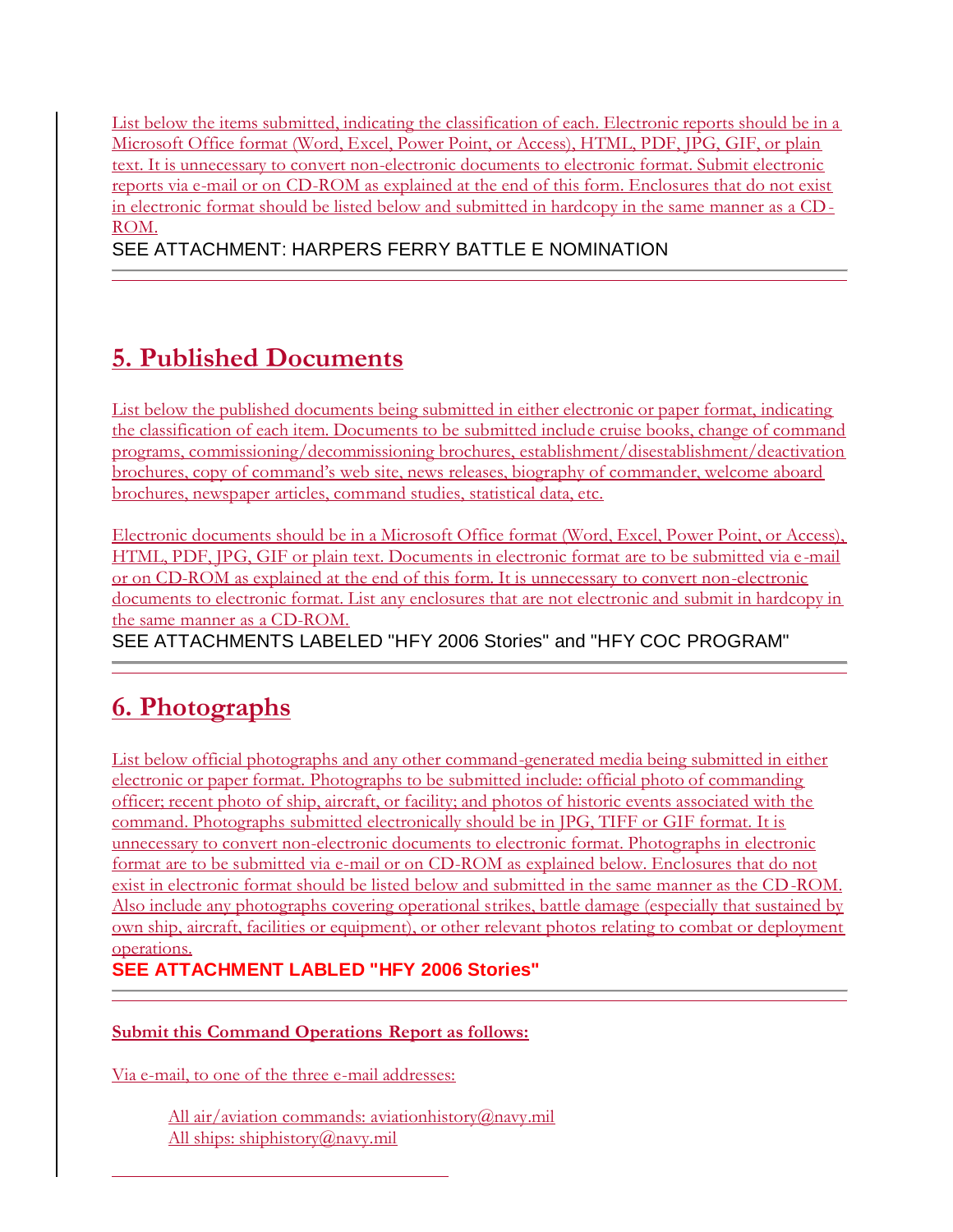All other commands: archives@navy.mil

Place any attachments too large for transmission via e-mail on CD-ROM and send by an approved commercial courier, such as FEDEX or UPS. Check CDs for readability before submission to guard against corruption. Forward paper records included as attachments in the same manner. **Do not forward Command Operations Reports via U.S. mail, as all mail addressed to the Naval Historical Center is irradiated and will result in destruction of discs and damage to paper enclosures.** Address all shipments to:

Naval Historical Center (Attn: Ships History/Aviation History/Operational Archives) \* 805 Kidder Breese Street SE Washington Navy Yard, DC 20374-5060

Submit **Confidential and Secret** Command Operations Reports electronically via SIPR-net e-mail to one of the three e-mail addresses:

All air/aviation commands: aviationhistory@cno.navy.smil.mil All ships: shiphistory@cno.navy.smil.mil All other commands: archives@cno.navy.smil.mil

Place any **classified** attachments too large for transmission via e-mail on CD-ROM and send by an approved commercial courier, such as FEDEX or UPS. Check CDs for readability before submission to guard against corruption. Forward classified paper records included as attachments in the same manner. **Do not send attachments to the Command Operations Report via U.S. mail, as all mail addressed to the Naval Historical Center is irradiated and will result in destruction of discs and damage to paper enclosures.** Ensure all items are properly marked and wrapped. Address all shipments to:

Naval Historical Center (Attn: Ships History/Aviation History/Operational Archives) \* 805 Kidder Breese Street SE Washington Navy Yard, DC 20374-5060

Forward Command Operations Report enclosures containing **Top Secret** via courier to:

405130-BA 33 NHC/AR Washington, DC

Forward Command Operations Report enclosures containing **Sensitive Compartmented Information (SCI)** via courier to:

449354-BA 31 ONI/Suitland, MD

The inner wrapper should read: ONI Historian, ONI-ODB EXT 2975